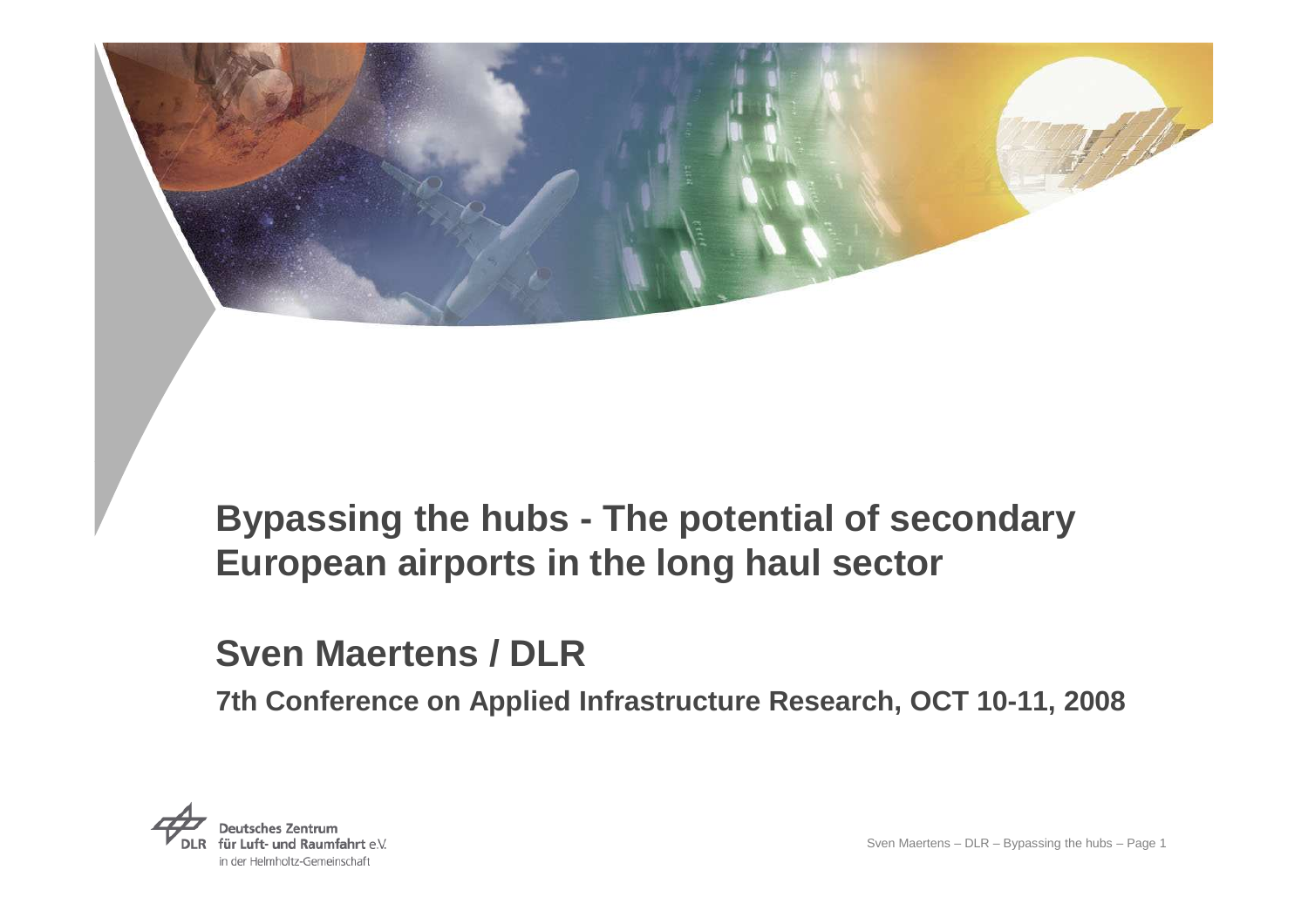

### **Structure**

- **Definitions**  $\overline{\mathbf{z}}$
- Research Background & Question
- Factors influencing airport choice on long haul flights
	- $\rightarrow$  Explanation of airline route and network choice
	- Possible factors on long haul flight supply at secondary airports
	- $\rightarrow$  Empirical test
- **7** Conclusion

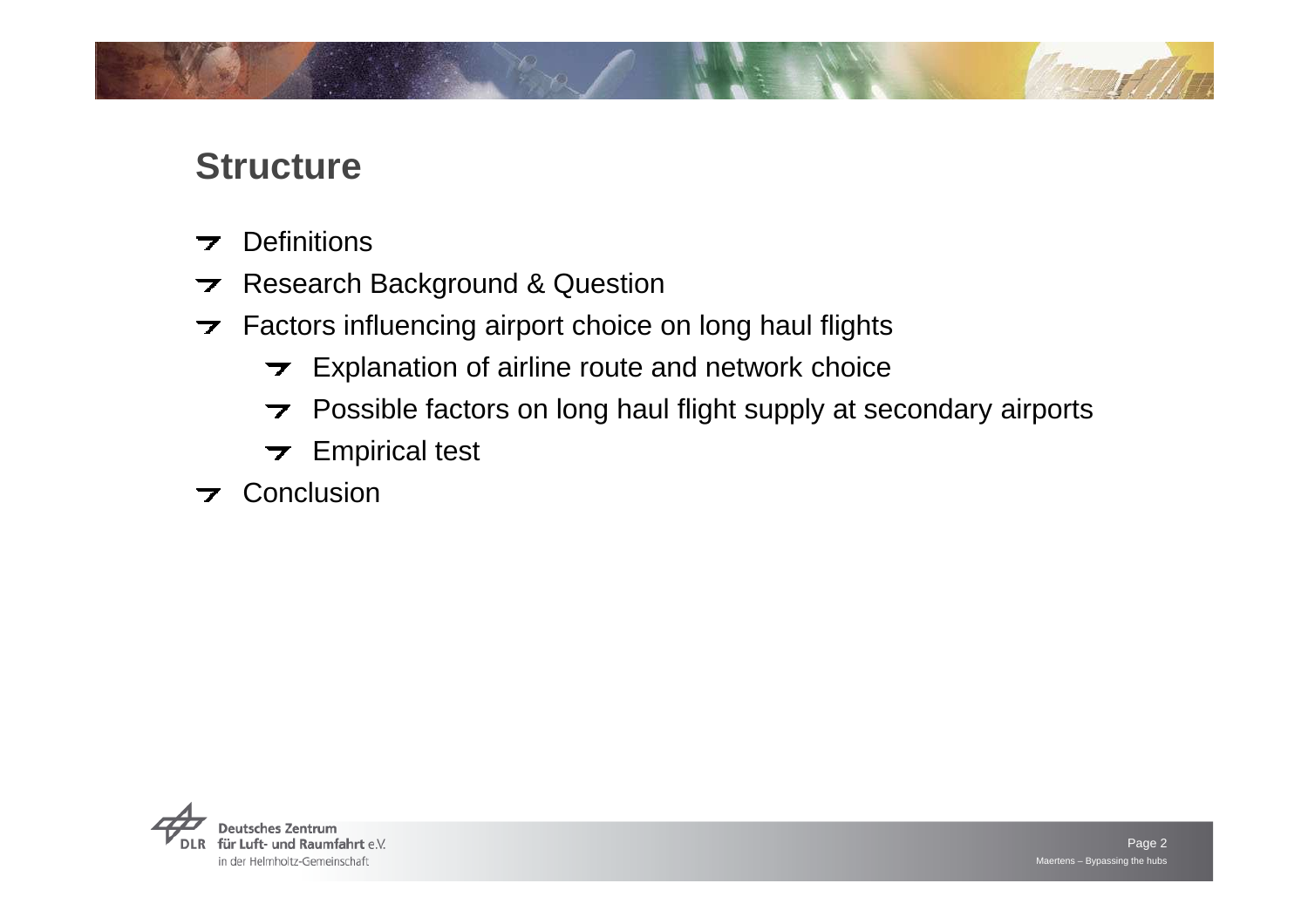



für Luft- und Raumfahrt e.V. in der Helmholtz-Gemeinschaft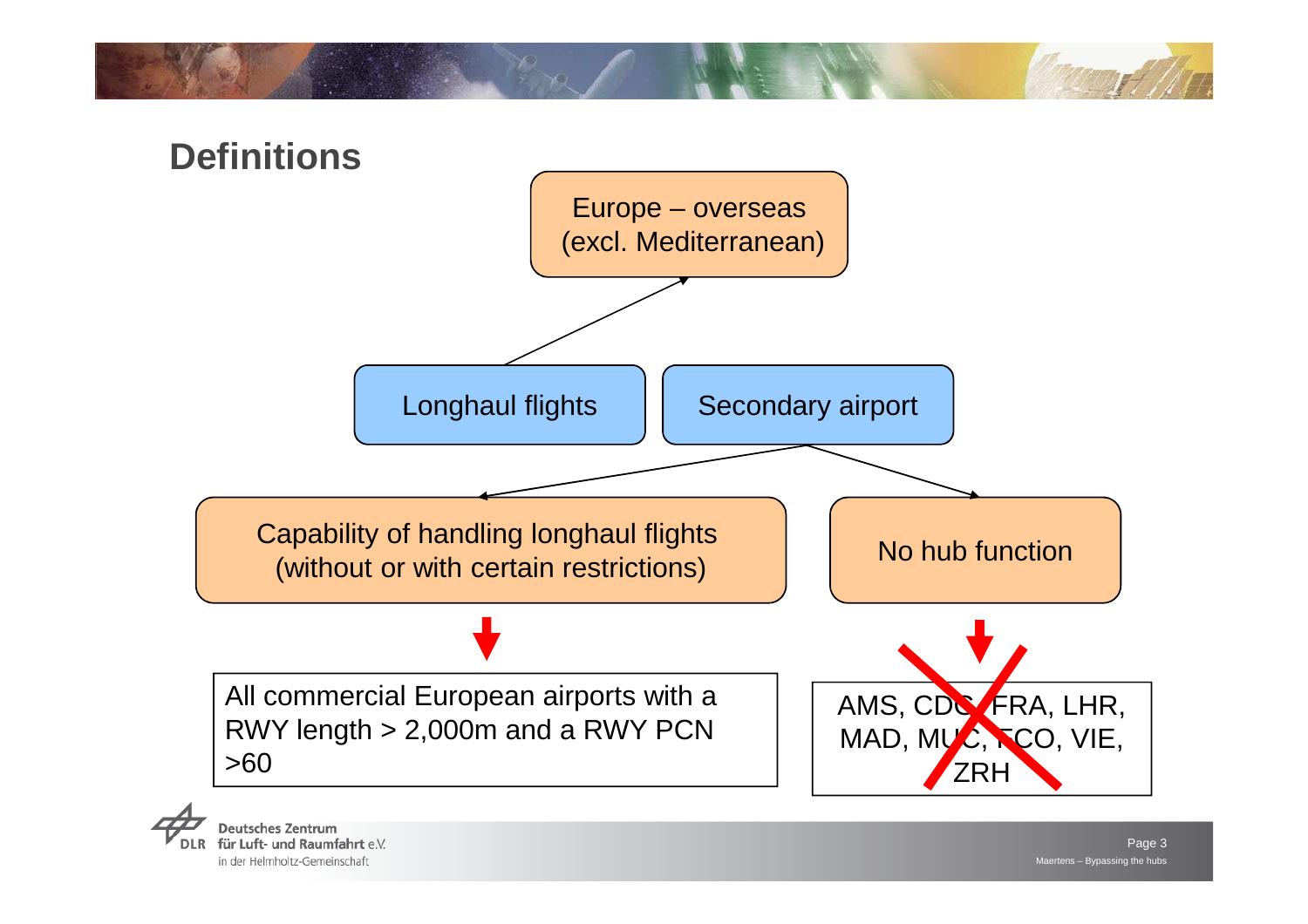

- $\rightarrow$  Long haul flights require superior airport infrastructure
	- Long runway $\overline{\phantom{a}}$
	- $\rightarrow$  High PCN
- **>115 airports in Europe have runways designed for long haul services (>2,700m)**
- Concentration of long haul flight supply at the main hubs and at larger secondary airports



für Luft- und Raumfahrt e.V. in der Helmholtz-Gemeinschaft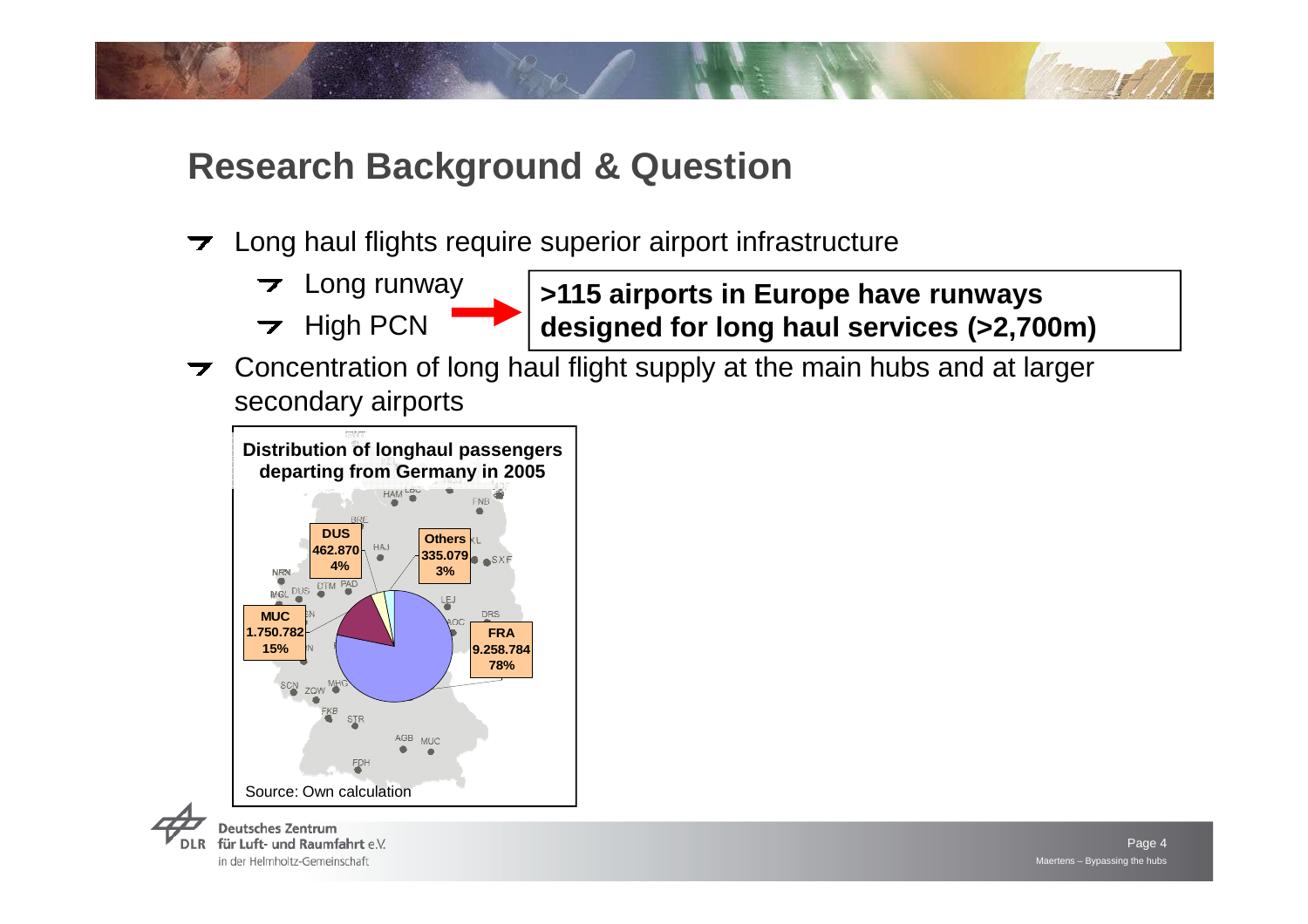

- $\rightarrow$  Long haul flights require superior airport infrastructure
	- Long runway $\overline{\mathbf{z}}$
	- $\rightarrow$  High PCN



 Concentration of long haul flight supply at the main hubs and at larger secondary airports

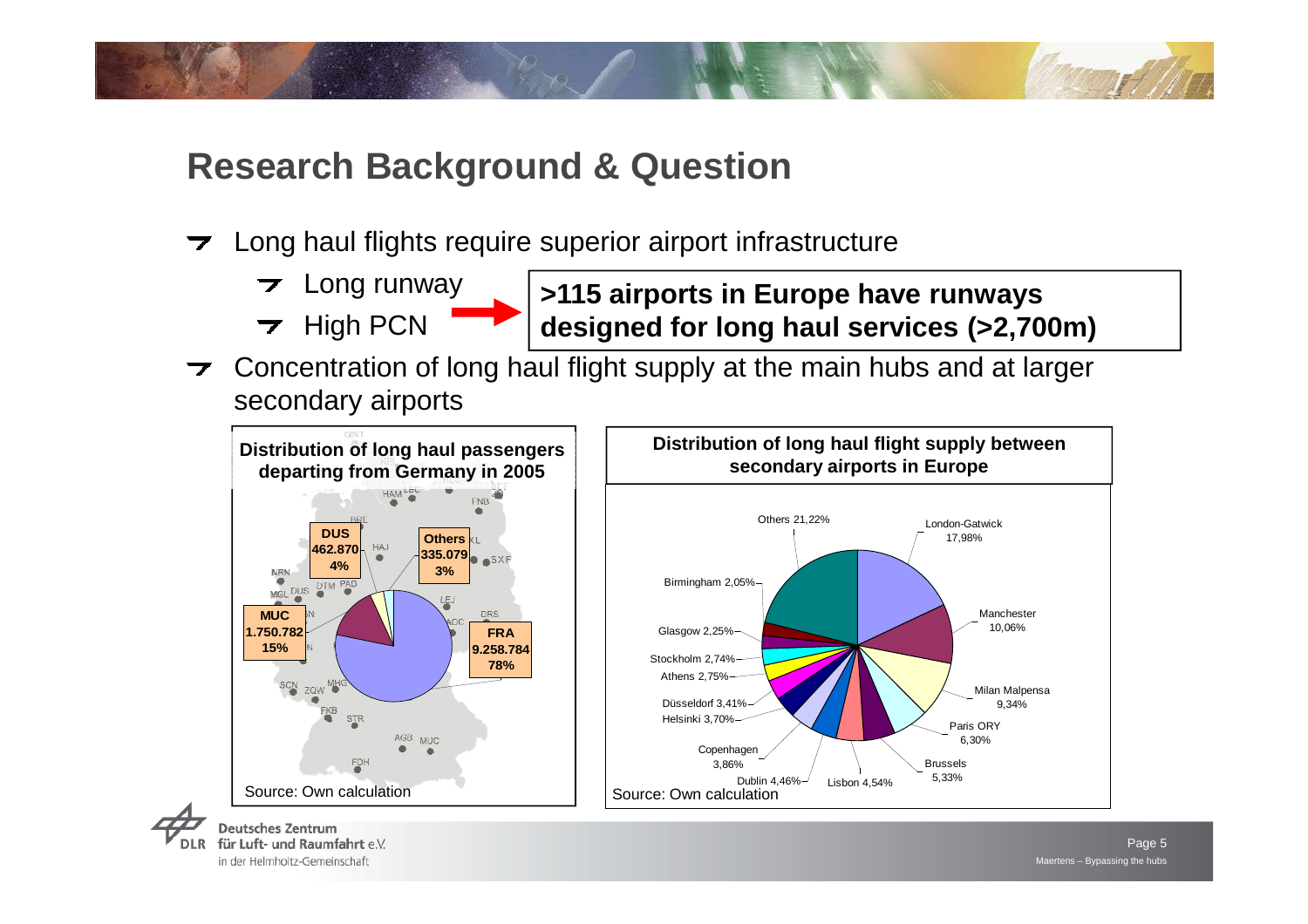



### **What factors determine the supply of long haul flights at Europe's secondary airports?**

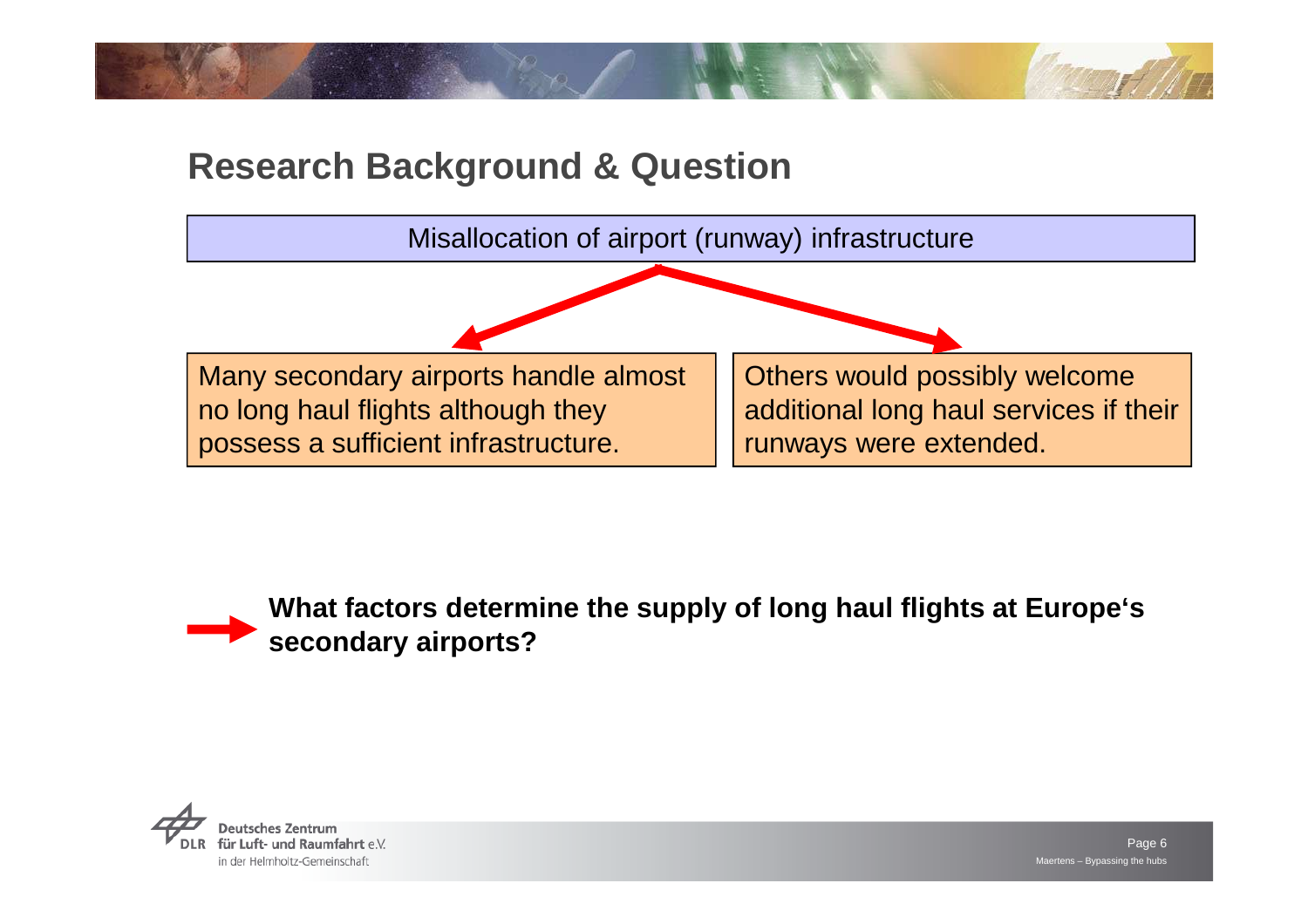

 $\rightarrow$  Inefficient allocation of such infrastructure between secondary (non hub) airports in Europe:

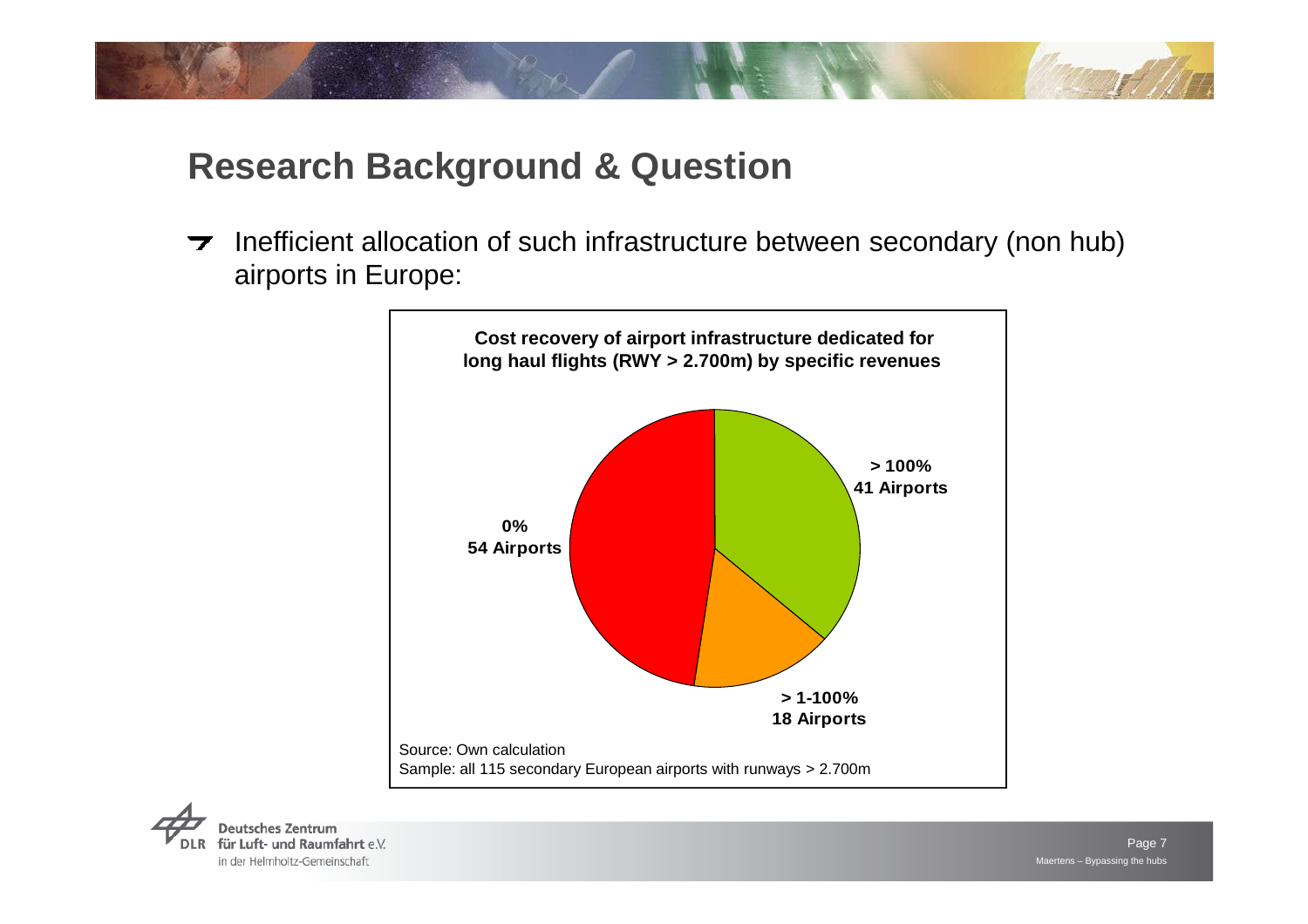

### **Structure**

- **Definitions**  $\overline{\mathbf{z}}$
- Research Background & Question
- Factors influencing airport choice on long haul flights
	- $\rightarrow$  Explanation of airline route and network choice
	- Possible factors on long haul flight supply at secondary airports
	- $\rightarrow$  Empirical test
- **7** Conclusion

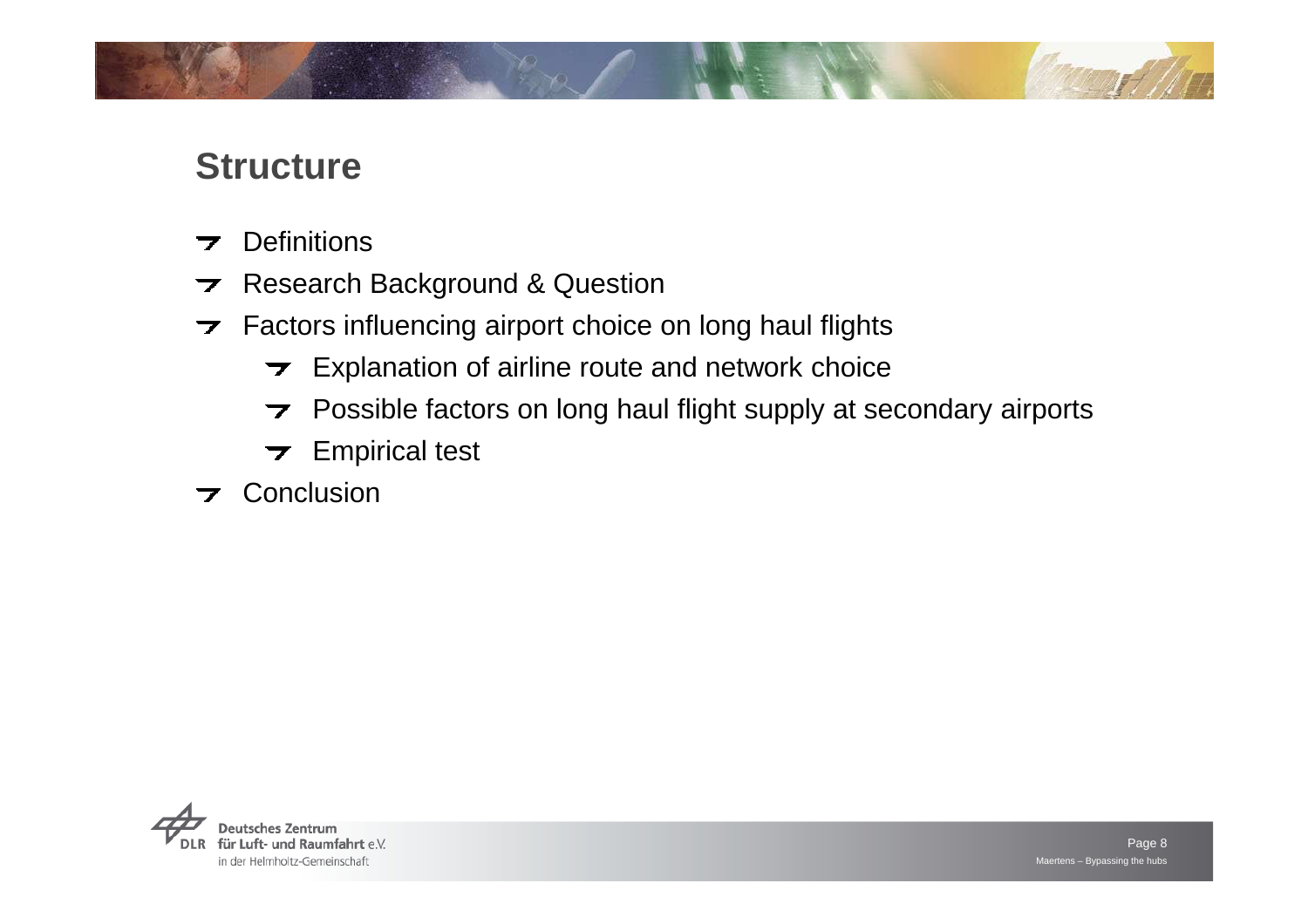

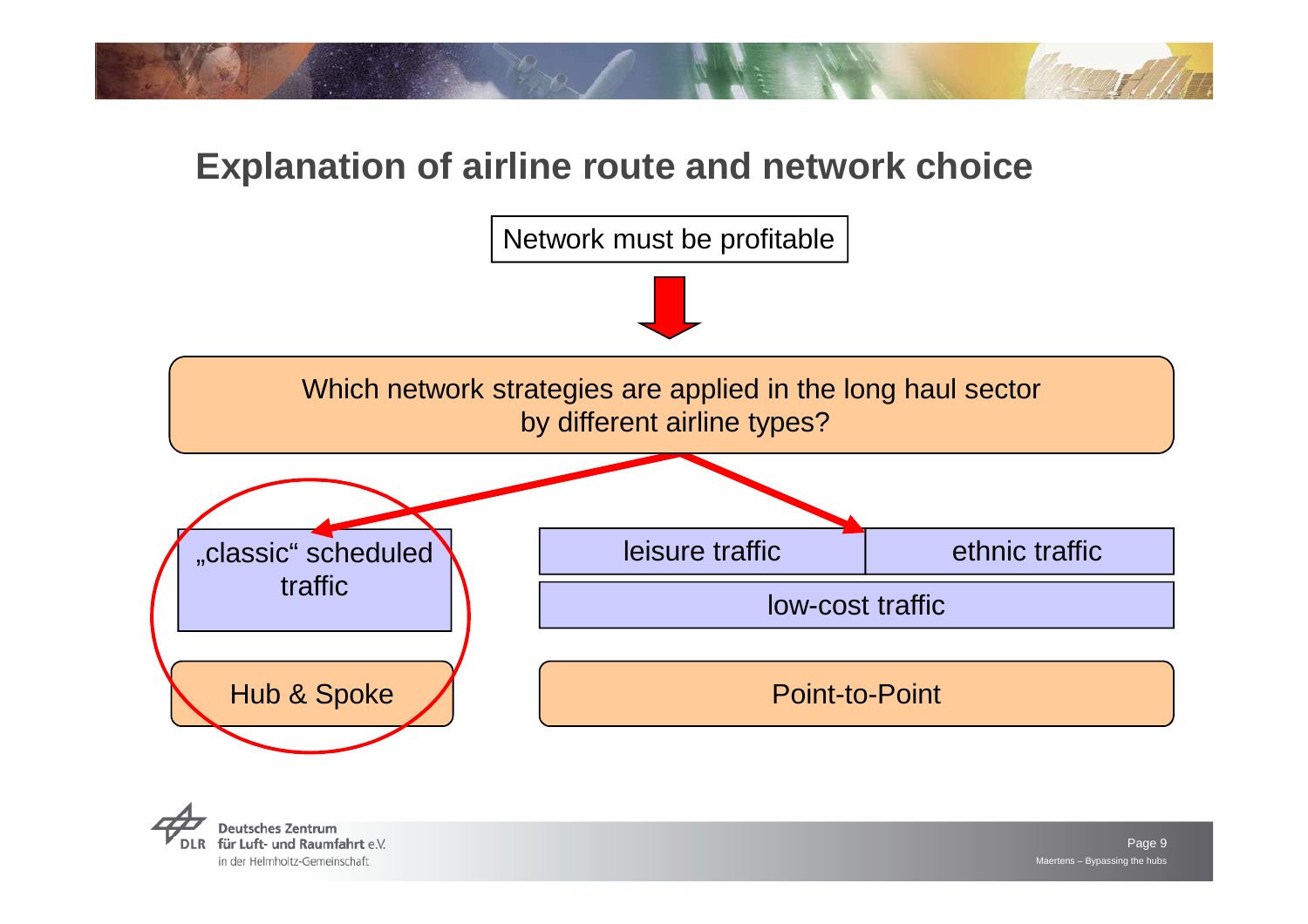# Scheduled airlines: Hub-and-Spoke Networks

|                           | <b>Advantage</b>                                                                                                                                                                                                                                                                                                                                                                                                                    | <b>Disadvantage</b>                                                                                                                                                                       |
|---------------------------|-------------------------------------------------------------------------------------------------------------------------------------------------------------------------------------------------------------------------------------------------------------------------------------------------------------------------------------------------------------------------------------------------------------------------------------|-------------------------------------------------------------------------------------------------------------------------------------------------------------------------------------------|
| <b>Production</b><br>view | <b>Economies of Density</b><br>$\overline{\phantom{a}}$<br>Concentration of given air travel<br>demand on a small number of flights<br>means higher load factors<br><b>Economies of Scale</b><br>$\overline{\phantom{a}}$<br>Larger aircraft help the airline achieve<br>cost (per seat) degression<br><b>Economies of Scope</b><br>$\overline{\phantom{a}}$<br>Overhead cost synergies (stations,<br>maintenance, backup aircraft) | <b>Higher coordination costs</b><br>$\overline{\phantom{a}}$<br>Lower aircraft utilization<br>ᅮ<br>longer aircraft waiting time<br><b>Congestion and delays</b><br>Wave structure at hubs |
| <b>Strategic</b><br>view  | <b>Market development</b><br>7<br>Large product range achieved with few<br>flights, possibility of adding new<br>markets with low demand<br>Hub as entry barrier (Hub<br>$\overline{\mathbf{z}}$<br>dominance)<br>Hub premium<br>7                                                                                                                                                                                                  | <b>Longer flight times</b><br>7<br>detour factor<br><b>Risk of selling seats at</b><br>$\overline{\mathbf{z}}$<br>marginal cost                                                           |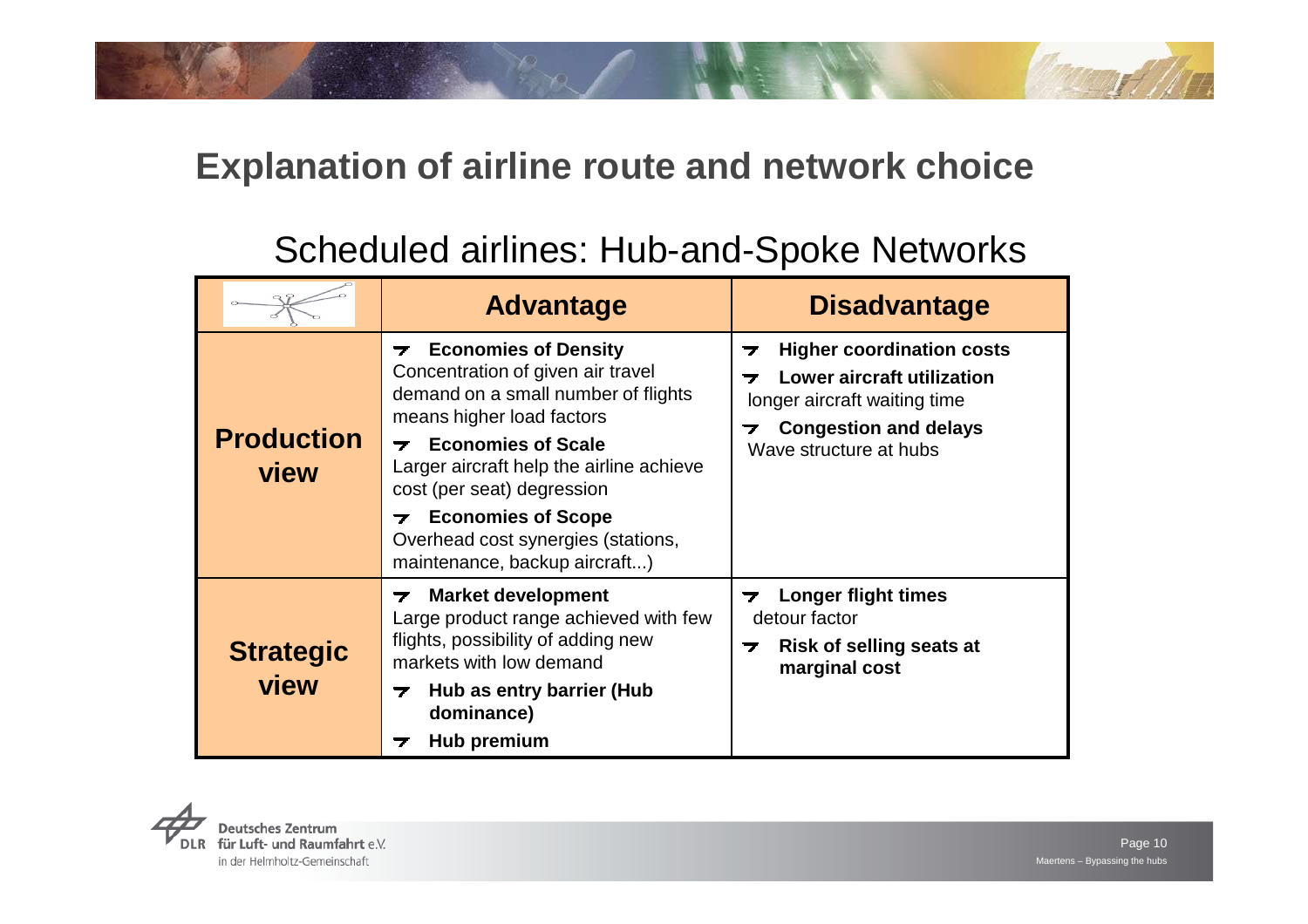

# Hub-and-Spoke is a superior business model for (scheduled) longhaul carriers

In all market segments (business, VFR, holiday), long haul flight passengers are more flexible with regard to total flight time and frequency than short haul travellers.

Many O&D combinations with low point-to-point demand

Long aircraft range necessary

Competition and low prices

Spatial and temporal concentration of passenger demand necessary and accepted (widebody aircraft flying from and to hubs)

Limited prospects for long haul flights apart from the hubs(strong demand and willingness to pay, hub congestion, ...)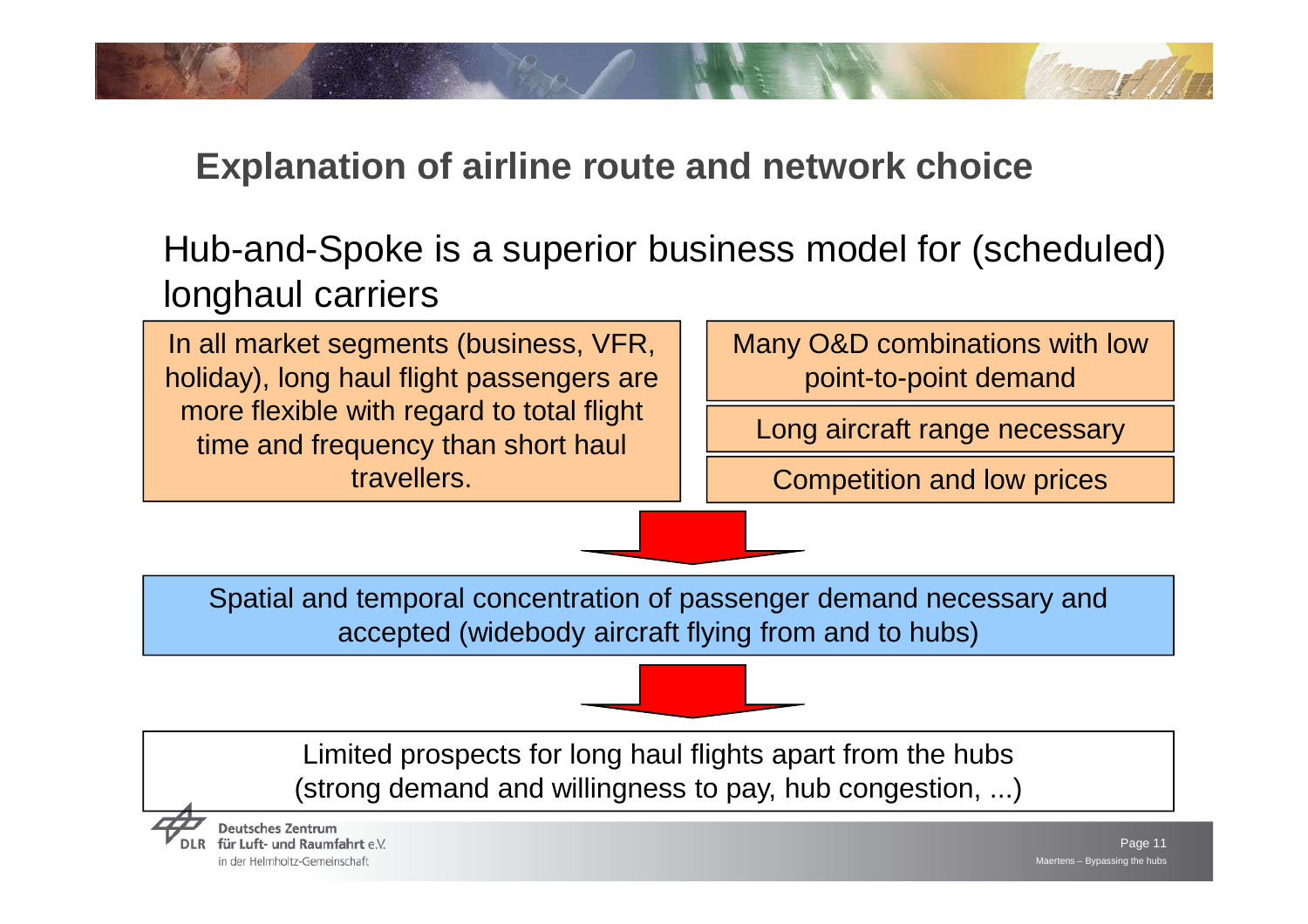



**Deutsches Zentrum** für Luft- und Raumfahrt e.V. in der Helmholtz-Gemeinschaft

Maertens – Bypassing the hubs Page 12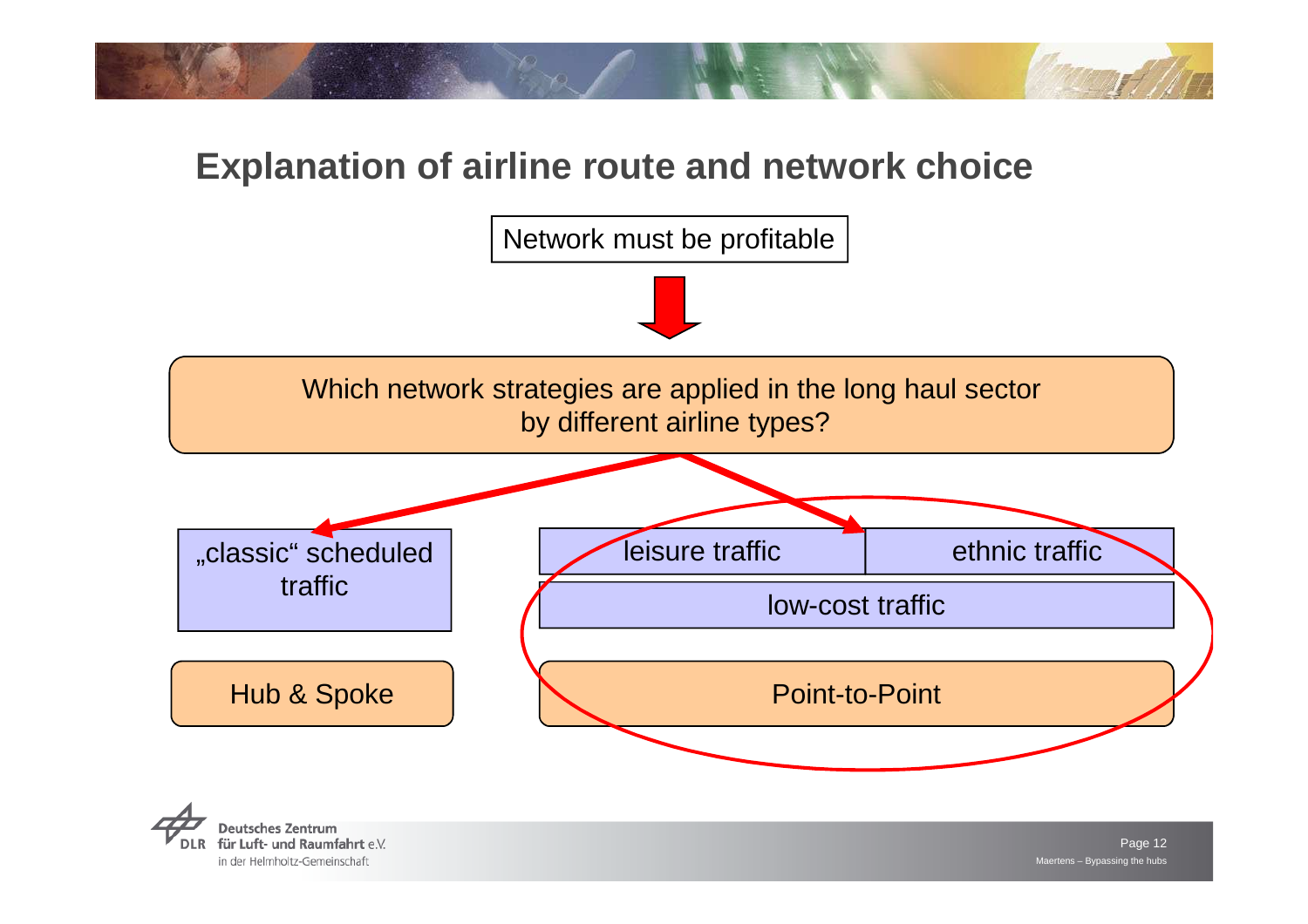Leisure and ethnic travel, LCC

- Sufficient local demand necessary for direct longhaul flights from secondary airports!
	- Not many longhaul destinations are typical places for packagetours (Carribean, Florida, Maledives, Thailand...)
	- Certain demand for ethnic longhaul flights from the UK (Africa, Pakistan, India) and France (Africa)
- The low cost model is not really compatible with longhaul air trafficbecause of a different cost structure



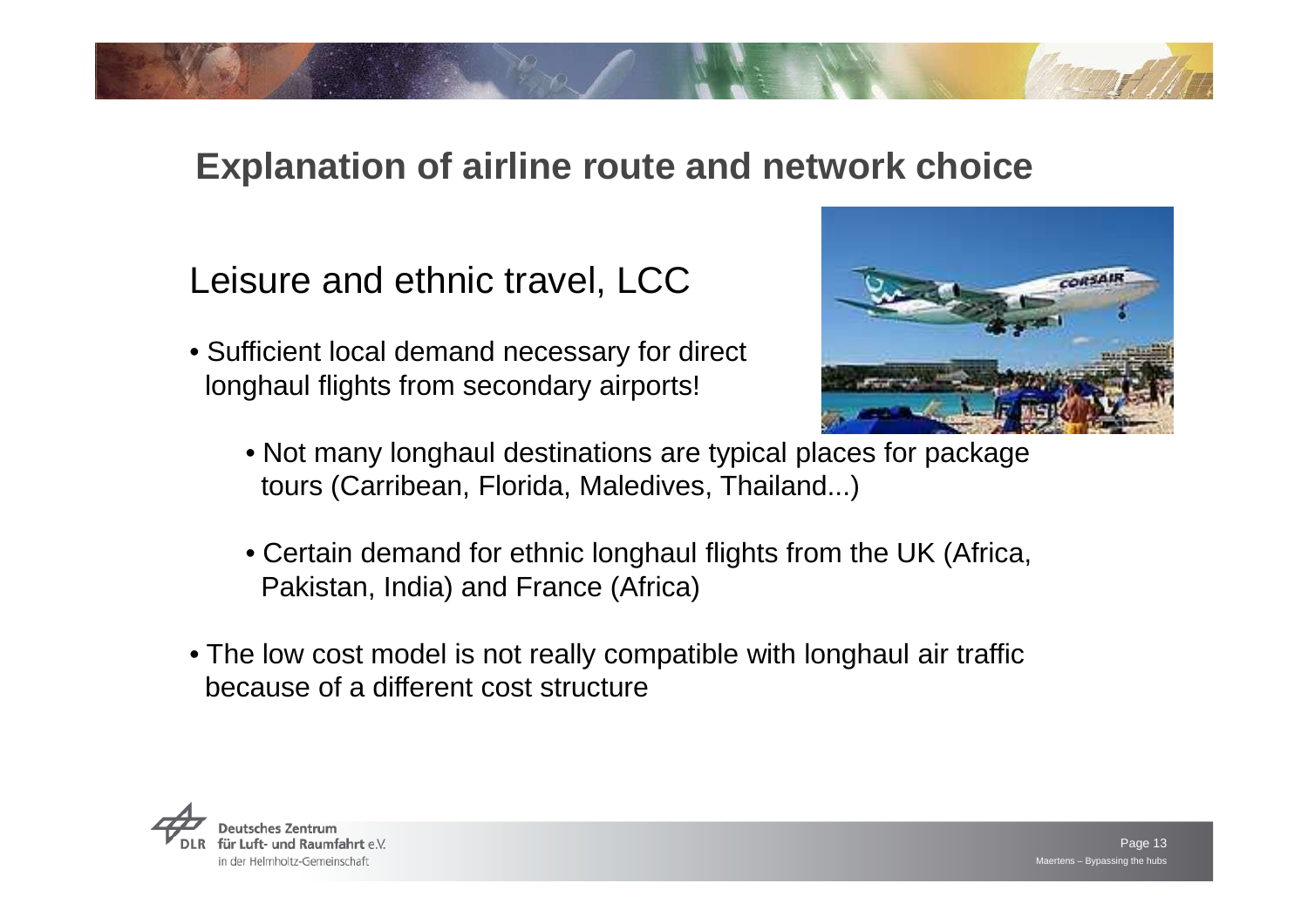# **Possible factors on long haul flight supply at secondary airports**

### **Classification of potential factors on long haul flights (the airport's perspective)**

| <b>Airport-related factors (Marketing-Mix)</b>                 |                                                                 |                                               |        | Non airport-                                               | Degree of<br>external |  |
|----------------------------------------------------------------|-----------------------------------------------------------------|-----------------------------------------------|--------|------------------------------------------------------------|-----------------------|--|
| Price                                                          | <b>Promotion</b>                                                | Product                                       | Place  | related factors                                            | influence             |  |
| <b>Airport charges</b><br>Incentives (dis-<br>counts, rebates) | <b>Public relations</b><br>Market research<br>Airline marketing |                                               |        |                                                            | Low                   |  |
|                                                                |                                                                 | Infrastructure<br>Operational<br>restrictions | Access |                                                            | Medium                |  |
|                                                                |                                                                 |                                               |        | Catchment area<br>Competition by hubs<br><b>Bilaterals</b> | high                  |  |

Source: Own production.

**Deutsches Zentrum** für Luft- und Raumfahrt e.V. in der Helmholtz-Gemeinschaft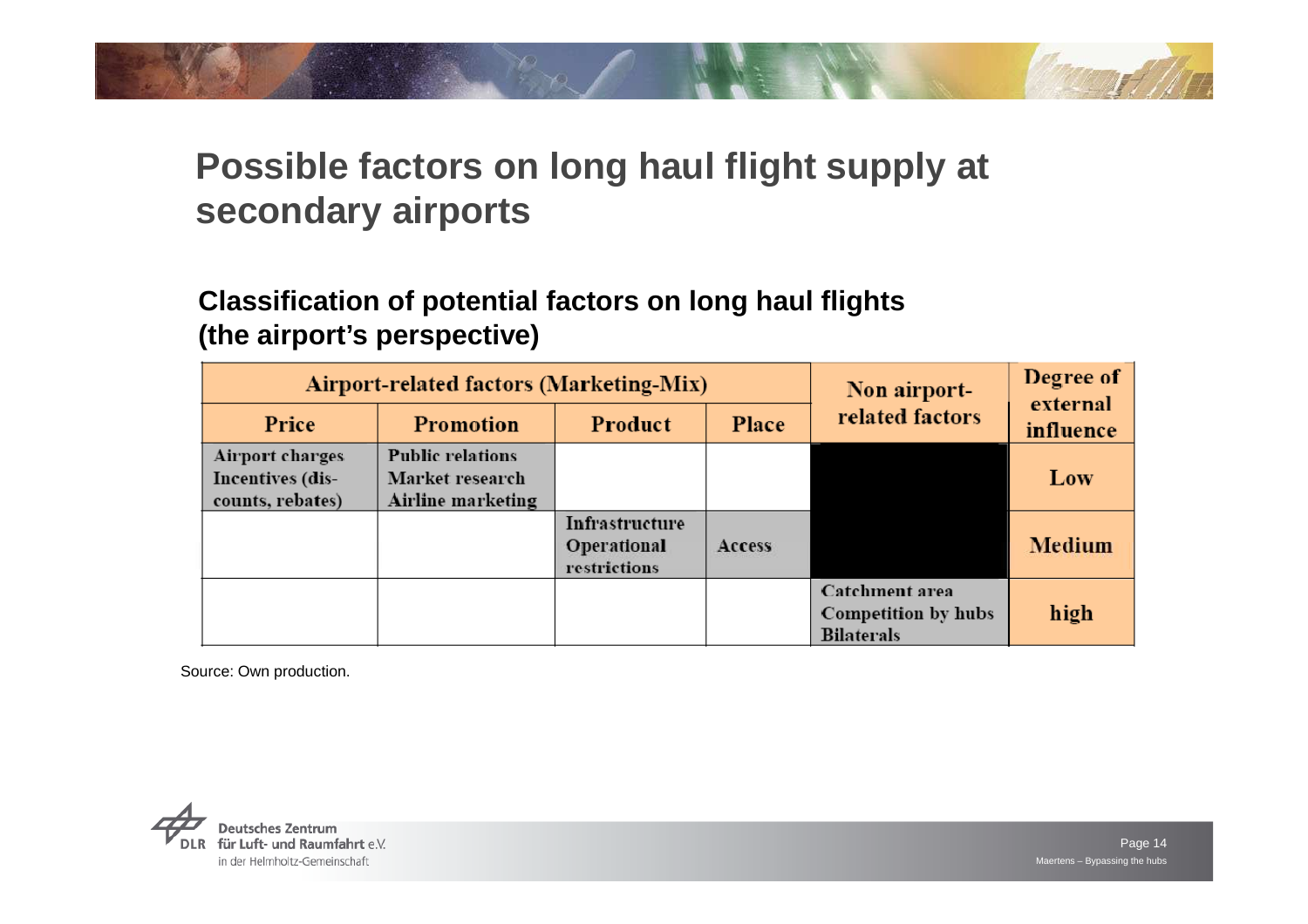# **Conduction of multiple regression (OLS) analyses**

- Sample size: n = 224 secondary airports in Europe
- Dependent variable: capacity (MTOW) offered on direct passenger long haul flights from European secondary airports in 2007
	- OAG data
	- own collection of charter traffic
- Separate analysis for cargo traffic

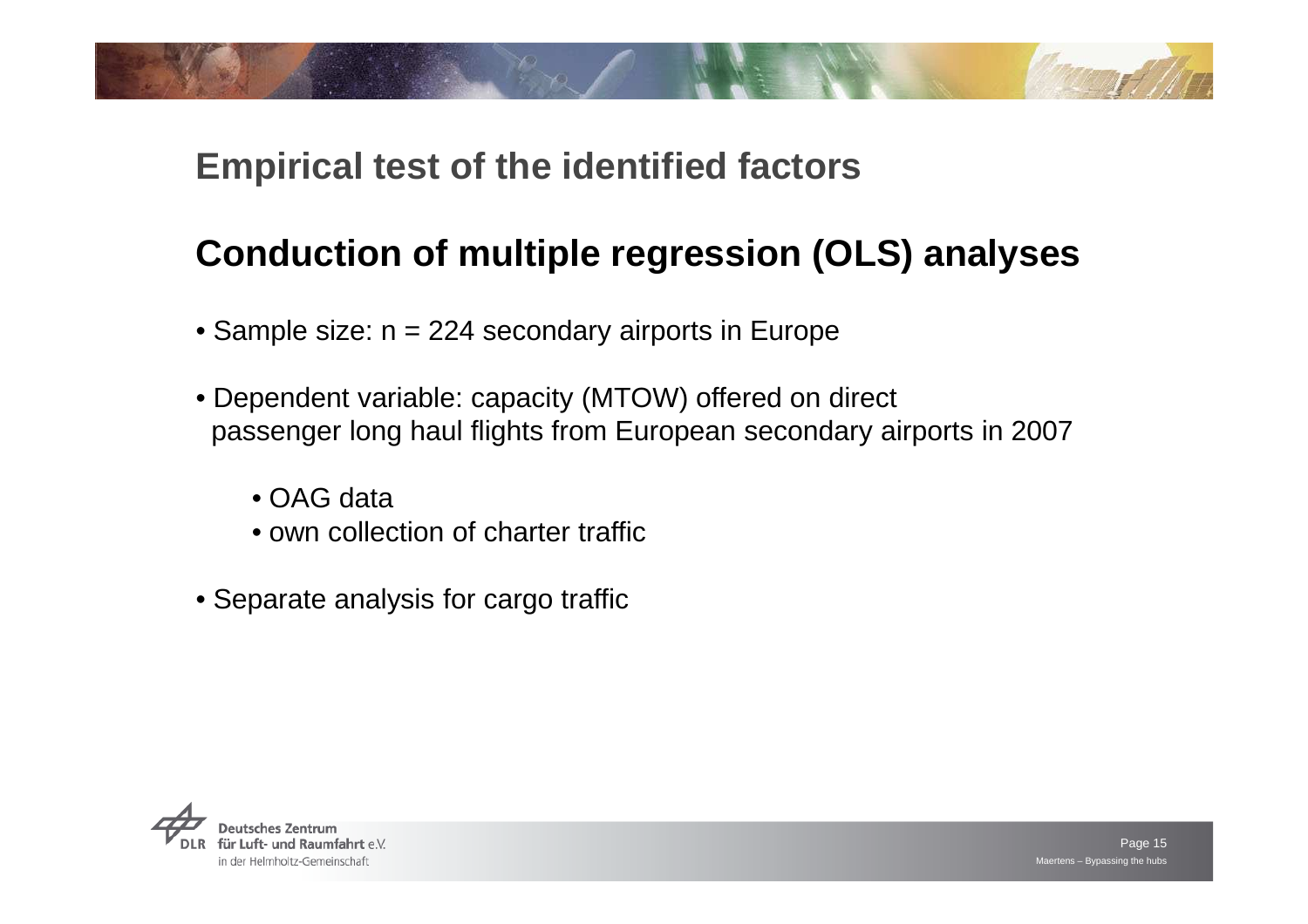

# Definition und quantification of the variables

| <b>Variable</b>   |                                                      | <b>Indicator</b>                                                              |  |
|-------------------|------------------------------------------------------|-------------------------------------------------------------------------------|--|
|                   | <b>Airport competition</b>                           | <b>Dummy COMP</b> (larger airport within 1 hour?)                             |  |
|                   | <b>Hub congestion</b>                                | <b>Dummy HUBCAP</b>                                                           |  |
| external          | <b>Economic Power in the</b><br>catchment area       | <b>GDP04</b> (total GDP of all NUTS 2/3 regions<br>accessable within 60 min.) |  |
|                   | <b>Political importance of the</b><br>catchment area | <b>Dummy CAPITAL</b>                                                          |  |
| semi-<br>external | <b>Airport Infrastructure</b>                        | <b>RWYLENGTH</b> (in m)                                                       |  |
| <b>internal</b>   | <b>Airport Charges and fees</b>                      | <b>Dummy LCAIRPORT</b>                                                        |  |
| <b>others</b>     | <b>Airport Size (all flights)</b>                    | PAX06 (passenger numbers in 2006)                                             |  |

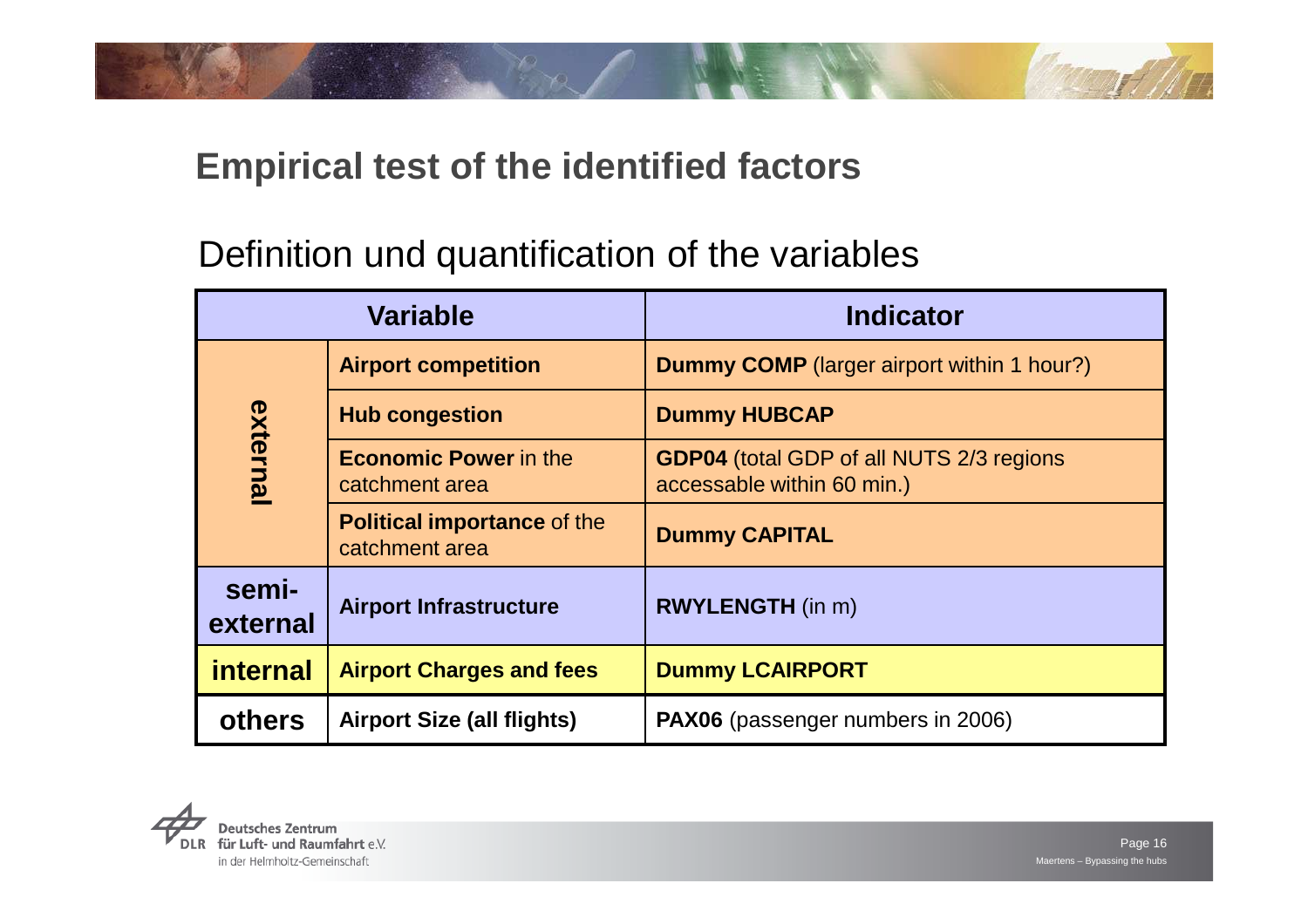### **Results: Passenger Traffic**

- Double log models lead to best results
- Significant variables:
	- LNGDP04 (+) and CAPITAL (+) or alternatively LNPAX06 (+) and SPAIN (-)
	- UK (+)
	- LNRWY (+)
	- COMP (-)

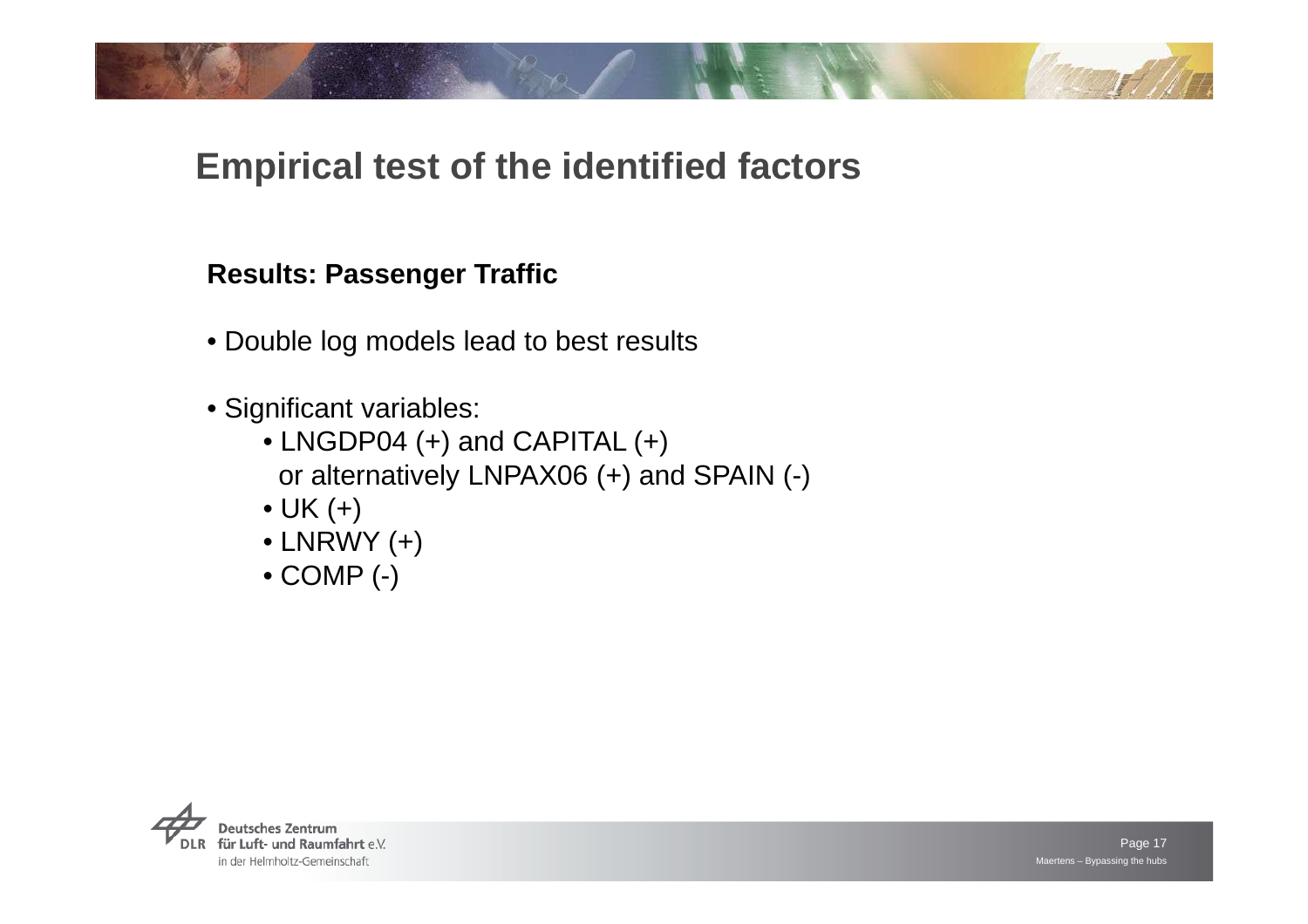

**Impact of the discussed variables on direct long haul flight supply in the passenger segment (in total MTOW/week) at secondary European airports (stepwise double log OLS regression analysis)**

| <b>Model</b>        | $\mathbf{A}$                 |             | B                            |             |  |
|---------------------|------------------------------|-------------|------------------------------|-------------|--|
| N                   | 224 (all secondary airports) |             | 224 (all secondary airports) |             |  |
| $R^2/R^2$ adj.      | 0,636/0,626                  |             | 0,551/0,541                  |             |  |
| <b>F-Value</b>      | 63,103                       |             | 53,612                       |             |  |
| <b>Coefficients</b> | B                            | <b>Beta</b> | B                            | <b>Beta</b> |  |
| (constant)          | $-53,458***$                 |             | $-53,798***$                 |             |  |
| LNPAX06             | $0,801***$                   | 0,390       | n.i.                         |             |  |
| <b>SPAIN</b>        | $-1,954***$                  | $-0,176$    | n.s.                         |             |  |
| <b>COMP</b>         | $-0,952***$                  | $-0,113$    | $-1,901***$                  | $-0,225$    |  |
| <b>UK</b>           | $3,299***$                   | 0,281       | 4,194***                     | 0,357       |  |
| <b>LNRWY</b>        | 5,596***                     | 0,263       | 6,034***                     | 0,284       |  |
| <b>LNGBI</b>        | $0,403***$                   | 0,219       | n.i.                         |             |  |
| <b>LNGDP</b>        | n.s.                         |             | $0.815***$                   | 0,342       |  |
| <b>CAPITAL</b>      | n.s.                         |             | 2,849***                     | 0,274       |  |
|                     |                              |             |                              |             |  |

Dependent variable: LNMTOWWK,

n.s.: not significant at the 10% level, n.i.: not included in the estimation

\*)/\*\*)/\*\*\*) significant at the 10% / 5% / 1% level

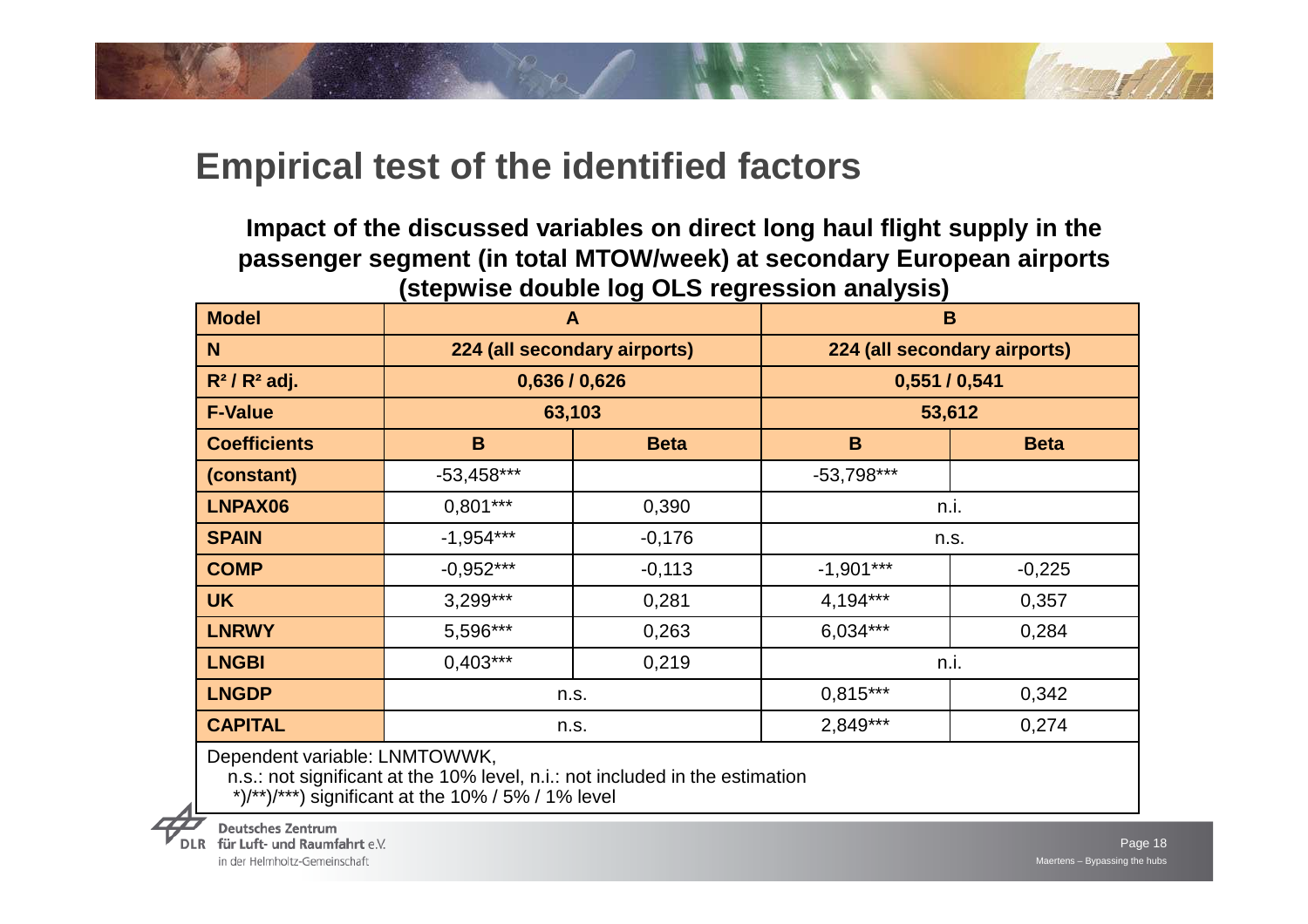

### **Long runways alone do not always yield in long haul flights**

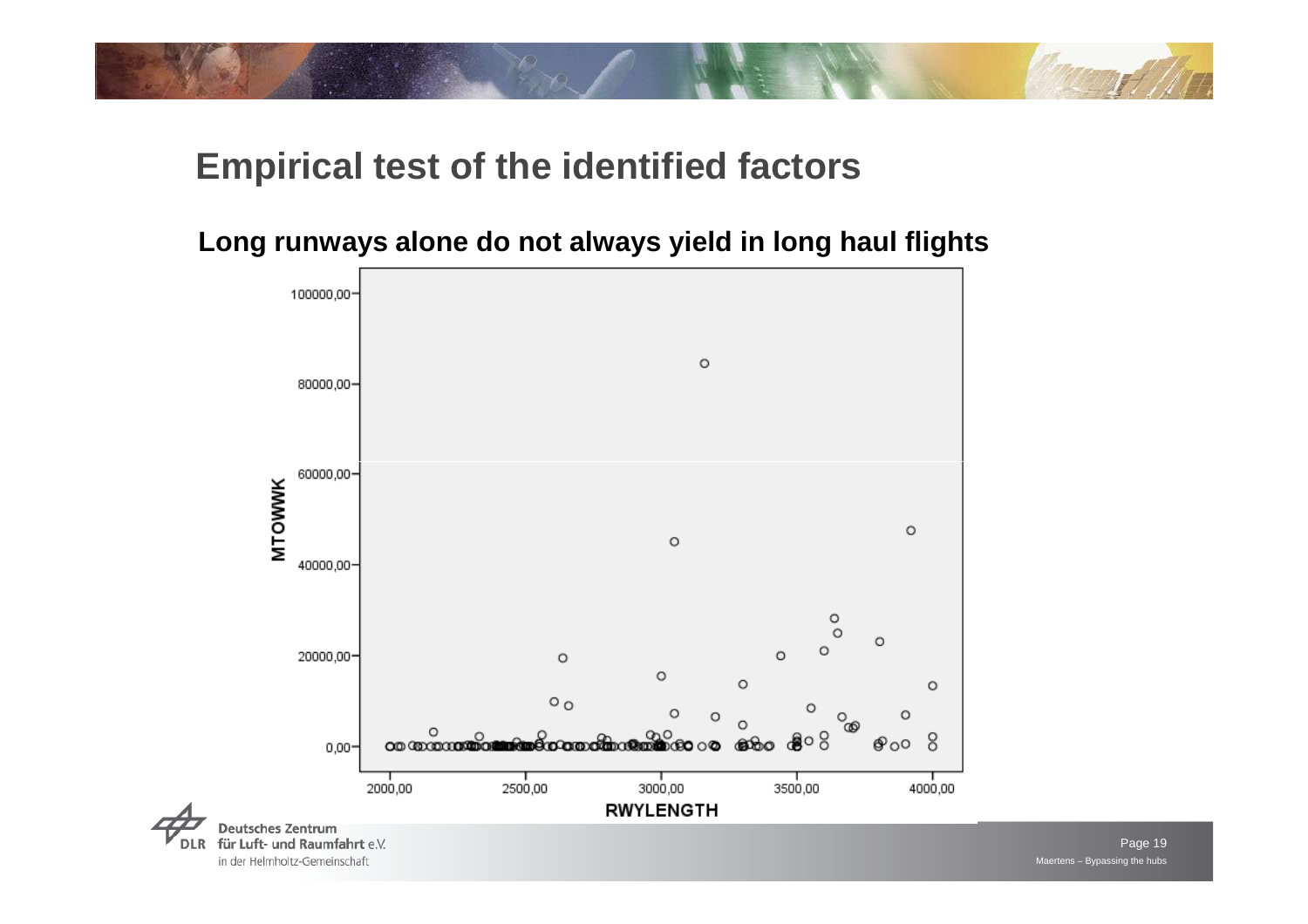### **Results: Cargo Traffic**

- Worse availability of timetable data
- thus no metrically scaled output variable
- Use of Logistic regression analysis
	- binary output variable "(No) long haul cargo flights"
- Significant variables:
	- Runway length (+)
	- GDP (90-minutes catchment area) (+)
	- CAPITAL (+)
- Night flight allowance not significant, but all big players in the long haul cargo market have no nightly restrictions

sches Zentrun für Luft- und Raumfahrt e.V. in der Helmholtz-Gemeinschaft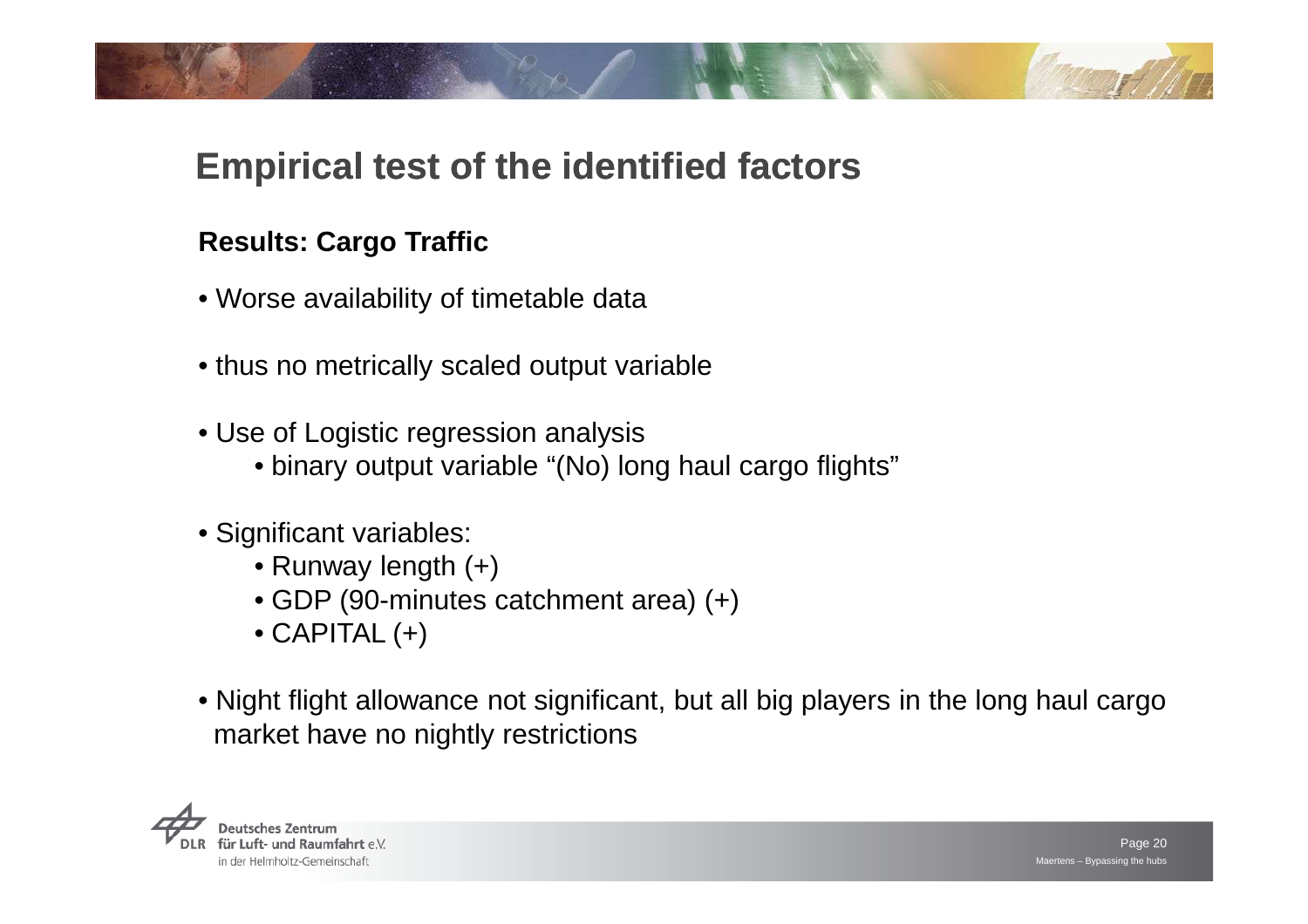

### **Conclusion**

- Factors that might influence the supply of long haul flight supply at secondary airports have been discussed and empirically tested.
- Economic power, runway length and airport competition seem to have the highest influence, but runway length alone does not automatically yield in many (or any long haul services)
- Airports in the UK tend to attract long haul services easier (ethnic relations to North America and India/Pakistan?), while airports in Spain hardly receive any of such services.
- Results might be used to give recommendations to airport planners: Will a runway extension boost long haul flights at my airport? Is a runway extension (up to 3.600m) at FMO necessary? Does Berlin-BBI need two 4.000 m runways?